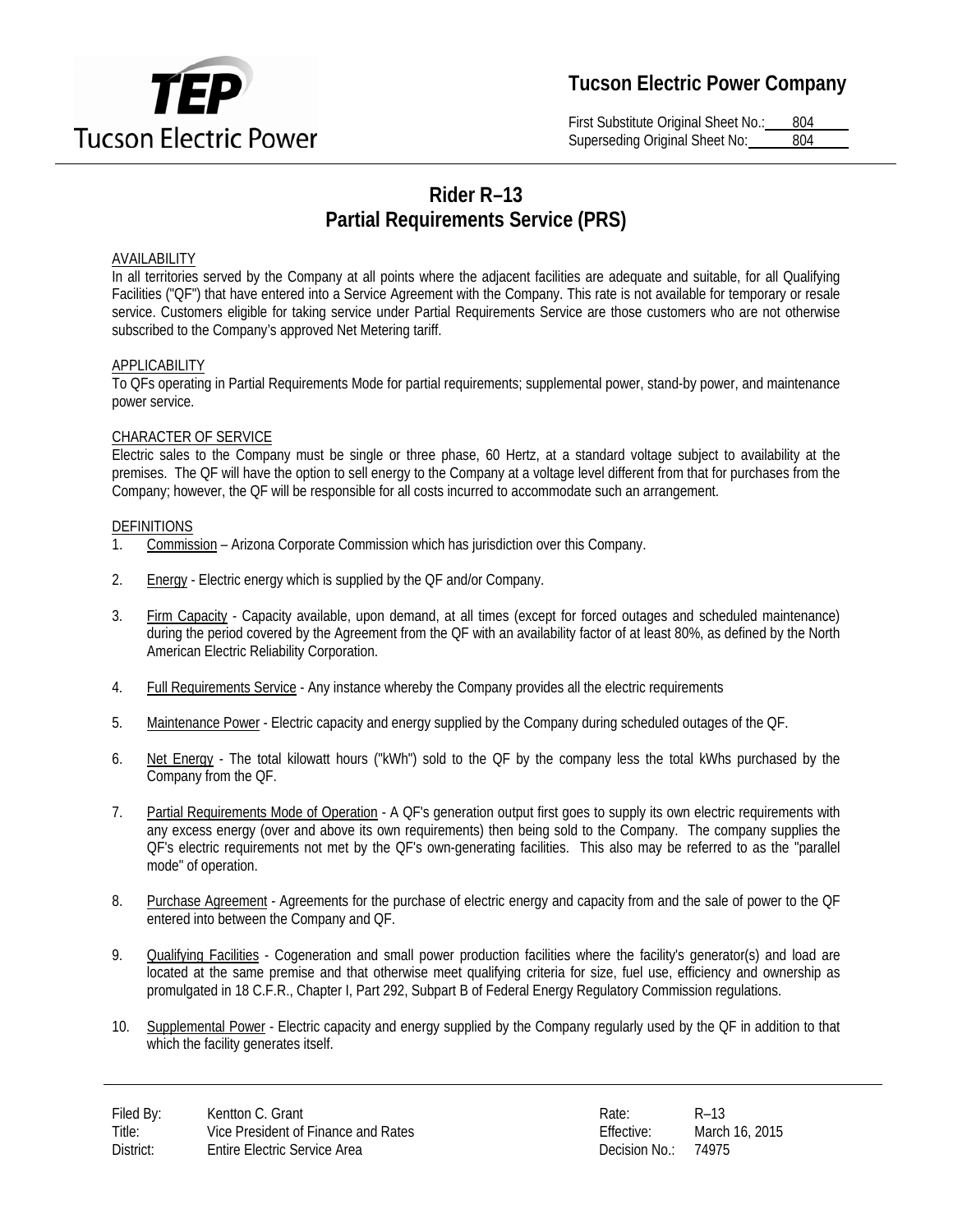

First Substitute Original Sheet No.: 804-1 Superseding Original Sheet No.: 804-1

11. Stand-by Power - Electric capacity and energy supplied by the Company to replace energy ordinarily generated by a facility's own generation equipment during an unscheduled outage of the facility.

## RATES FOR SALES TO QFs

#### Supplemental Service:

- A. Service Charge The service charge shall be the basic service charge using the otherwise applicable standard offer tariff but not to be less than \$15.00 per month.
- B. Energy Charge The energy charge shall be the energy charge (including Base Power Fuel & Purchased Power) using the otherwise applicable standard offer tariff.
- C. Demand Charge The demand charge shall be the demand charge using the otherwise applicable standard offer tariff, or \$7.50 per kW if none is specified in the standard offer tariff, times the higher of the current month's measured demand or the maximum measured Demand in the proceeding 11 months used to meet only supplemental power and is not applied to total requirements.

#### Standby Service:

- A. Service Charge The service charge shall be the basic service charge using the otherwise applicable standard offer tariff but not to be less than \$15.00 per month.
- B. Energy Charge The energy charge shall be the energy charge (including Base Fuel & Purchased Power) using the otherwise applicable standard offer tariff plus 50%.
- C. Demand Charge The demand charge shall be the 1.5 times the applicable standard offer tariff with a minimum of \$11.25 per kW.

## Maintenance Service:

- A. Service Charge The service charge shall be the basic service charge using the otherwise applicable standard offer tariff but not to be less than \$15.00 per month.
- B. Energy Charge The energy charge shall be the energy charge (including Base Fuel & Purchased Power) using the otherwise applicable standard offer tariff.
- C. Demand Charge The demand charge shall be the demand charge using the otherwise applicable standard offer tariff, or \$7.50 per kW if none is specified in the standard offer tariff, times the maximum measured Demand.
- D. Maintenance Service Must be scheduled with and approved by the Company and may only be scheduled during the period October through April.

Only one service charge will be applied for each billing period.

#### RATES FOR PURCHASES FROM QFs

Minimum Customer Charge per month at \$15.00 will be assessed each QF selling energy to the Company under this pricing plan. A service charge for purchases from the QF will only be charged if a service charge was not assessed for sales to the QF.

Rates for Energy purchased from the QF shall be priced at short-run avoided cost as provided in the Service Agreement applicable herein and approved by the Commission.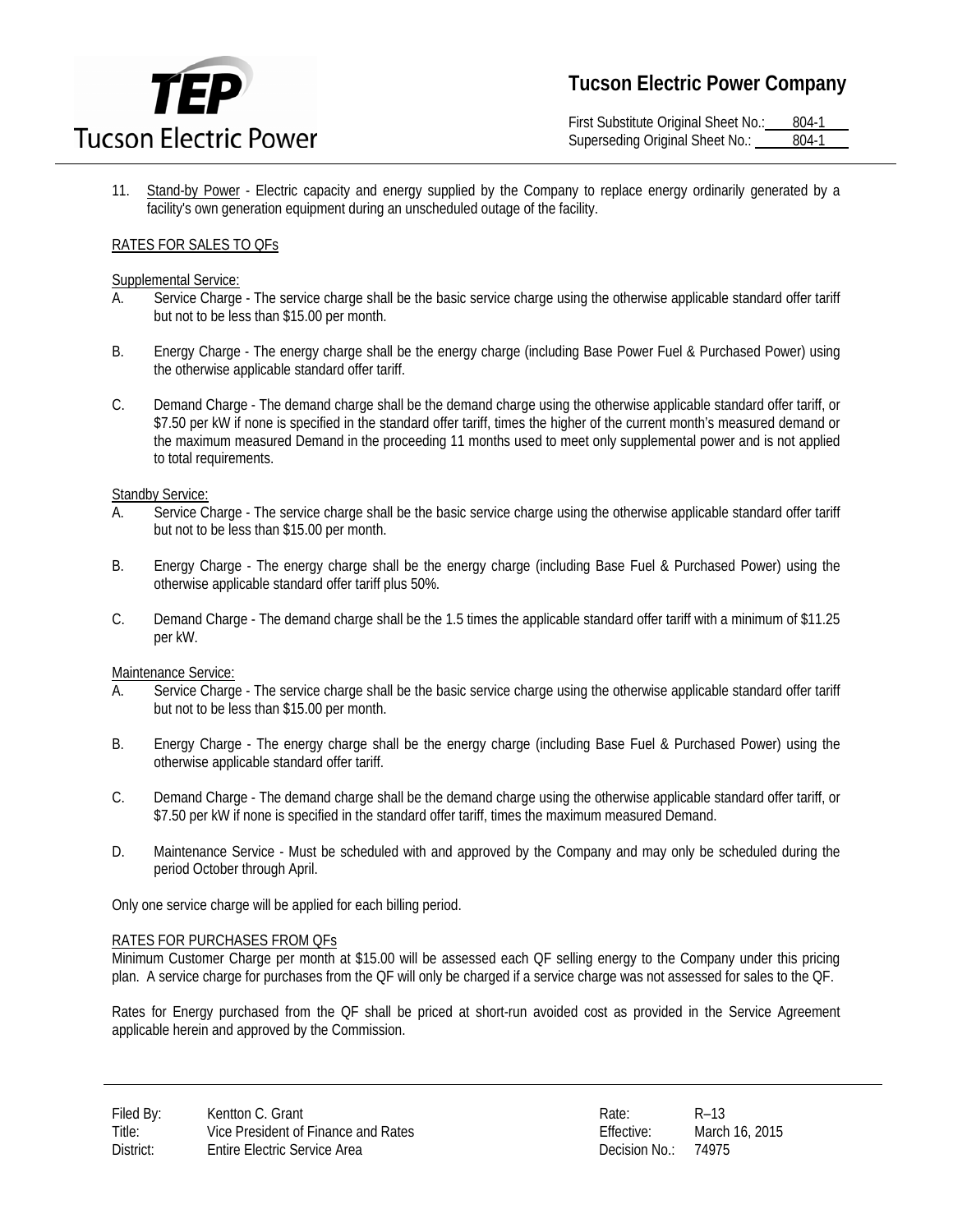

# **Tucson Electric Power Company**

First Substitute Original Sheet No.: 804-2 Superseding Original Sheet No.: 804-2

Rates for Firm Capacity purchased from the QF shall be priced at long-run avoided cost based upon deferral of capacity additions indicated in Company's resource plan as provided in the Service Agreement applicable herein and approved by the Commission.

## ADJUSTMENTS

All other charges specified in the applicable standard offer tariff apply for all energy purchased from the Company by the QF.

#### METER CONFIGURATION

As provided for in the Service Agreement. If not otherwise provided for in the Service Agreement then as follows:

#### If in Partial Requirements mode:



CONTRACT PERIOD As provided for in the Service Agreement.

## TERMS AND CONDITIONS

A Customer that qualifies for service for their full requirements, but now desires to install a generator shall take partial requirements service under the conditions of the tariff herein. In addition to the requirements of the Service Agreement, these conditions include:

- 1. Must have a demand meter installed and operating before service will be allowed. Any equipment necessary to provide partial requirement service, including equipment to measure the output of the generator(s), that would not otherwise be necessary for full requirements service must meet all Company standards and will be installed at the Customer's expense.
- 2. The Capacity of the Customer's installed generator(s) must be certified by the Company prior to the receipt of any partial requirements service. This certification will be done by the Company at the Customer's expense. The generating unit cannot be sized at more than 125% of the Customer's connected Capacity. If output of the Customer's generator(s) appears to increase above the certified level, the Company, at its discretion, may require recertification of the equipment. If it is confirmed that the equipment has been expanded or otherwise modified to increase its production ability, the cost of the recertification will be at the Customer's expense. If no changes were found there will be no cost to the Customer for the recertification.
- 3. Any unpaid balances will be subject to the standard late payment charges as provided for in the currently approved Rules and Regulations.